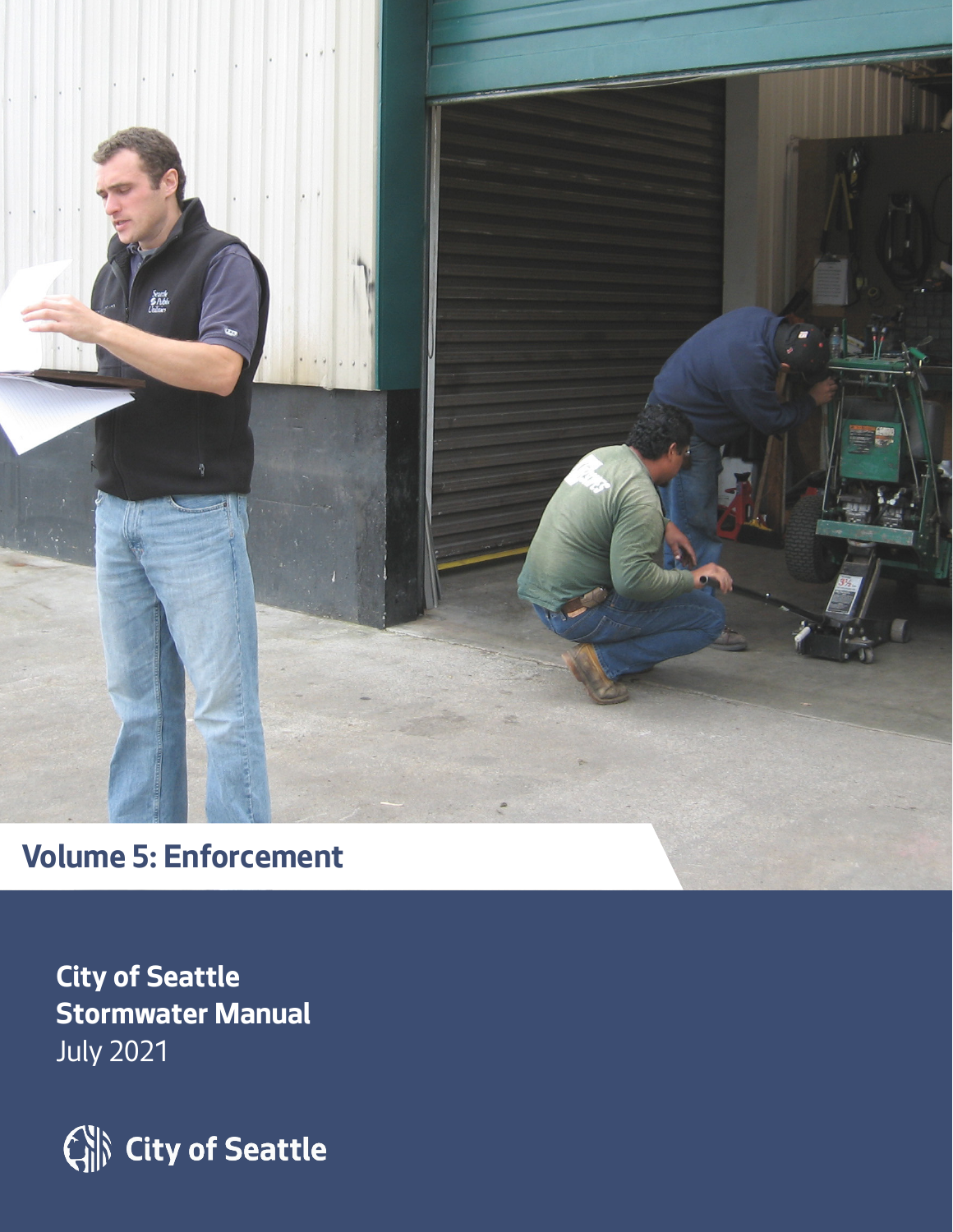#### **Note:**

Some pages in this document have been purposely skipped or blank pages inserted so that this document will copy correctly when duplexed.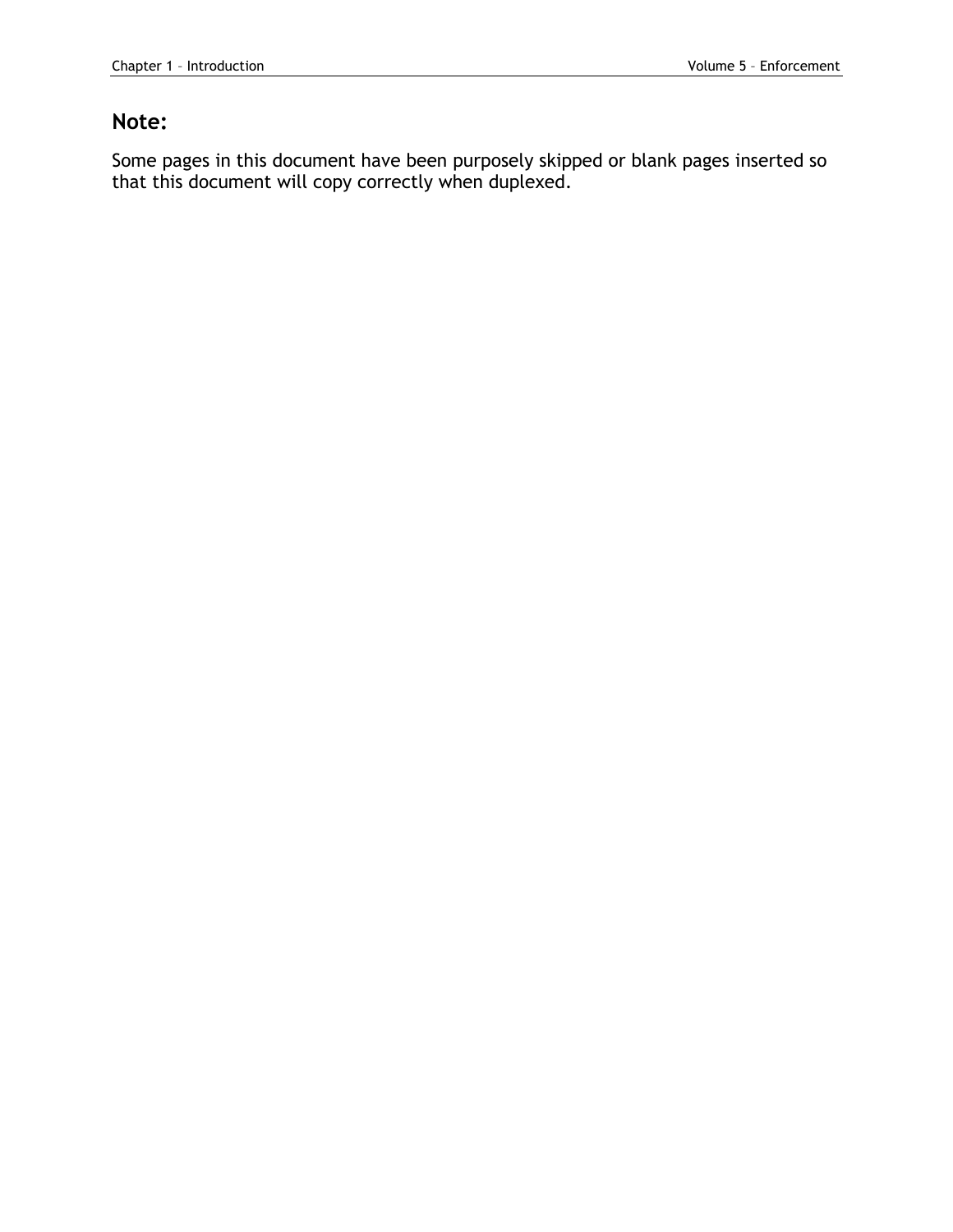## **Table of Contents**

### **Tables**

| Table 1. |                                                            |  |
|----------|------------------------------------------------------------|--|
| Table 2. | Penalty Points Rating and Corresponding Penalty Amount 2-1 |  |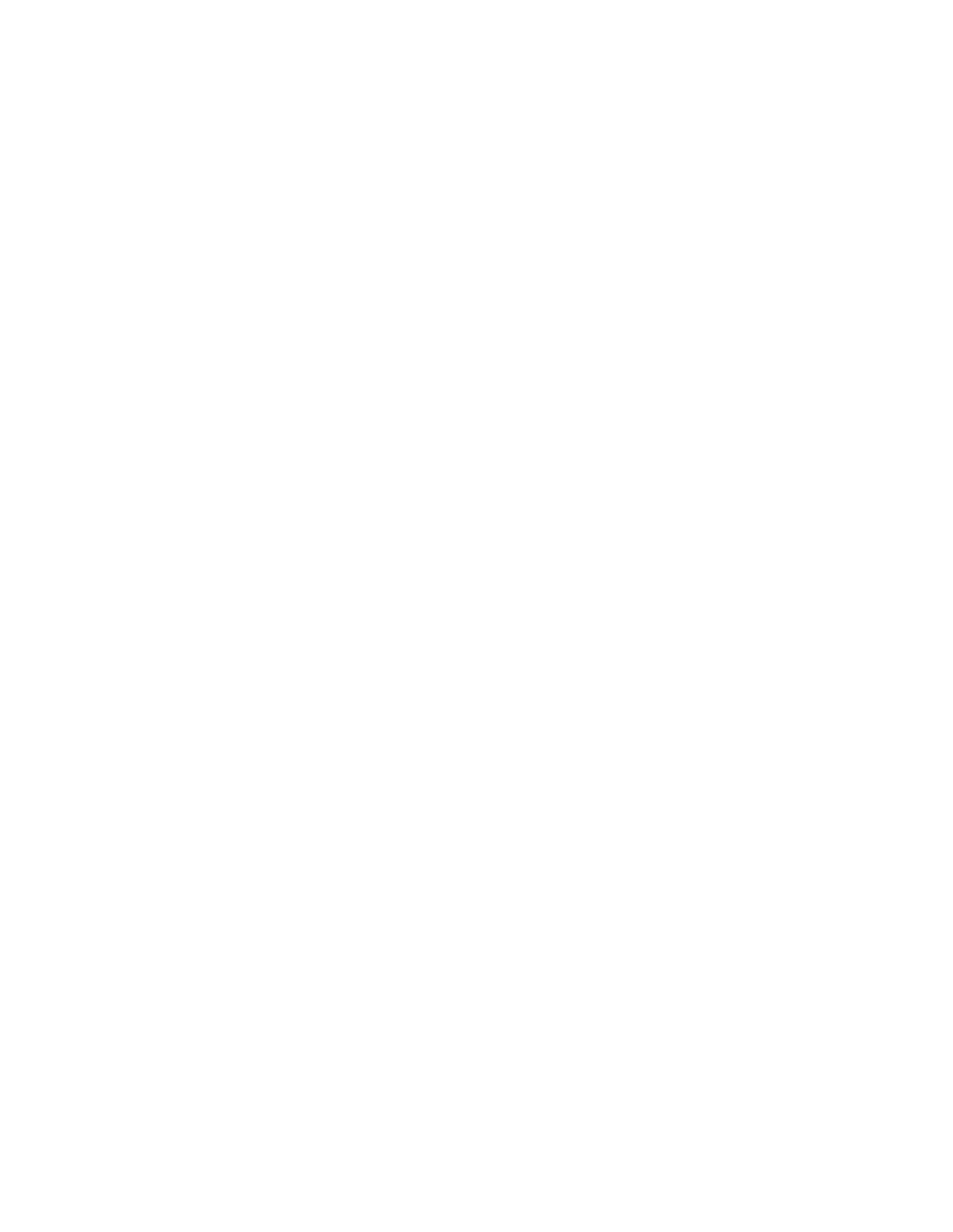# <span id="page-4-0"></span>CHAPTER 1 – INTRODUCTION

The City of Seattle Department of Construction and Inspection (SDCI) and Seattle Public Utilities (SPU) produced this document as a joint Directors' Rule (DR) to interpret the enforcement provisions that are described in the Seattle Municipal Code (SMC) 22.800 through 22.808 (Stormwater Code). This volume is designed to help clarify the application of enforcement in Seattle.

If the Director finds a violation of the Stormwater Code has occurred or is occurring, a Notice of Violation (NOV) or an Order is given to the responsible party of that violation. The civil penalty attached with the NOV or Order is determined using the enforcement penalty matrix described below.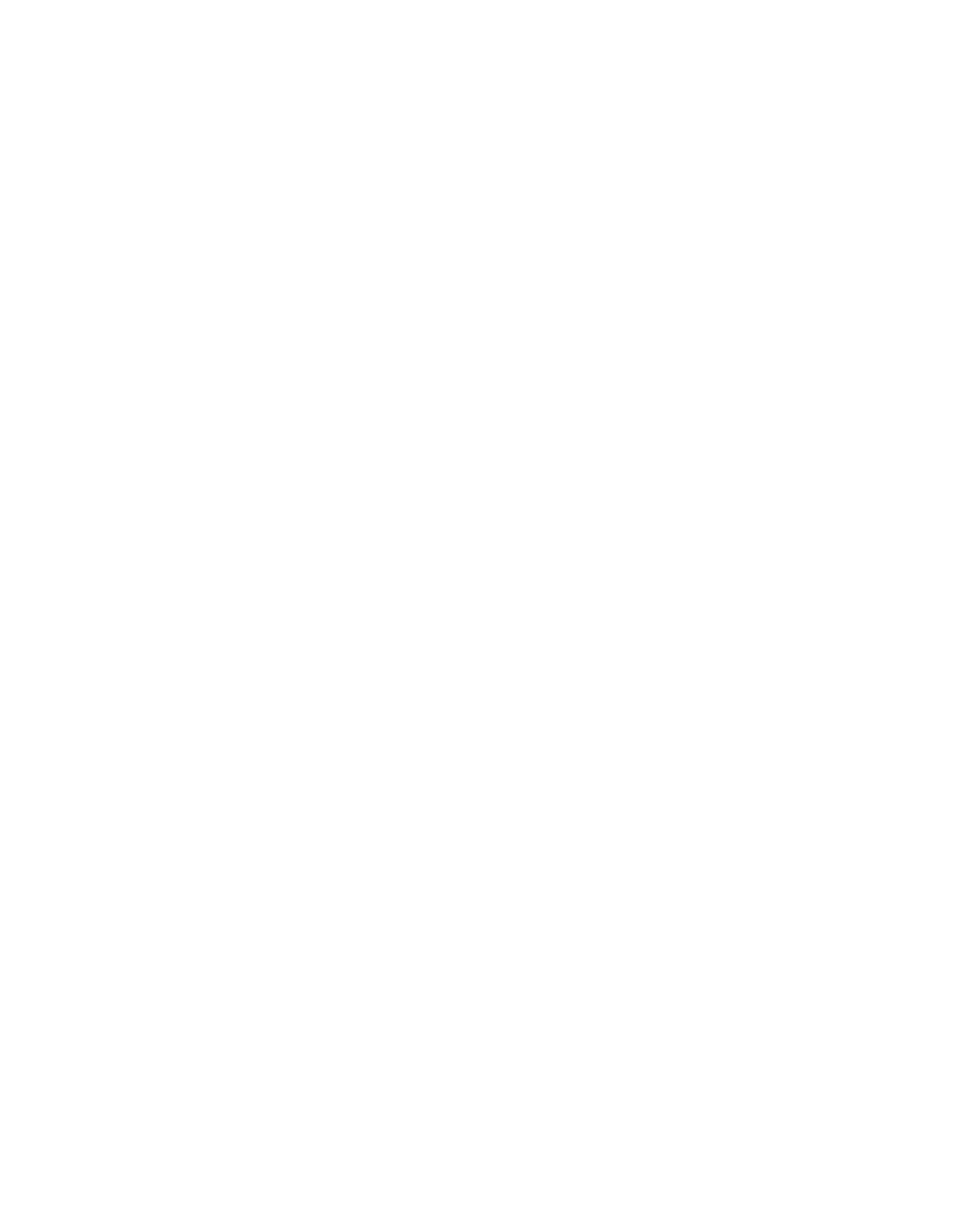# <span id="page-6-0"></span>CHAPTER 2 – PENALTY ASSESSMENT MATRIX

### <span id="page-6-1"></span>2.1. Enforcement Penalty Matrix

The enforcement penalty matrix (Table 1) is composed of a set of criteria formulated as questions for the Director to evaluate and answer. The Director uses the guidelines of *Section 1.3* to determine the total points to be assessed according to the violation. Once the total amount of penalty points is determined, a rating and a corresponding penalty amount is established (Table 2).

<span id="page-6-2"></span>

| Table 1.<br><b>Enforcement Penalty Matrix.</b>                                         |                         |                                |                               |                                 |
|----------------------------------------------------------------------------------------|-------------------------|--------------------------------|-------------------------------|---------------------------------|
| <b>Enforcement Evaluation Criterion</b>                                                | <b>No</b><br>(0 points) | <b>Possibly</b><br>$(1$ point) | <b>Probably</b><br>(2 points) | <b>Definitely</b><br>(3 points) |
| Public Health Risk?                                                                    |                         |                                |                               |                                 |
| Environmental Damage or Adverse Impacts<br>to Infrastructure?                          |                         |                                |                               |                                 |
| Willful or Knowing Violation?                                                          |                         |                                |                               |                                 |
| Unresponsive in Correcting Action?                                                     |                         |                                |                               |                                 |
| Improper or Inadequate Operation or<br>Maintenance?                                    |                         |                                |                               |                                 |
| Failure to Obtain and Comply with Necessary<br>Permits, Certifications, and Approvals? |                         |                                |                               |                                 |
| Economic Benefit to Non-Compliance?                                                    |                         |                                |                               |                                 |
| <b>Repeat Violation?</b>                                                               |                         |                                |                               |                                 |

| Table 2. | Penalty Points Rating and Corresponding Penalty Amount. |  |
|----------|---------------------------------------------------------|--|
|          |                                                         |  |

<span id="page-6-3"></span>

| Rating  | $1 - 2$ | $3 - 4$ | $5 - 8$ | $9 - 11$ | $12 - 14$ | 15      |
|---------|---------|---------|---------|----------|-----------|---------|
| Penalty | \$250   | \$500   | \$1,000 | \$1,500  | \$2,000   | \$2,500 |
|         |         |         |         |          |           |         |
| Rating  | 16      | 17      | 18      | 19       | $20+$     |         |
| Penalty | \$3,000 | \$3,500 | \$4,000 | \$4,500  | \$5,000   |         |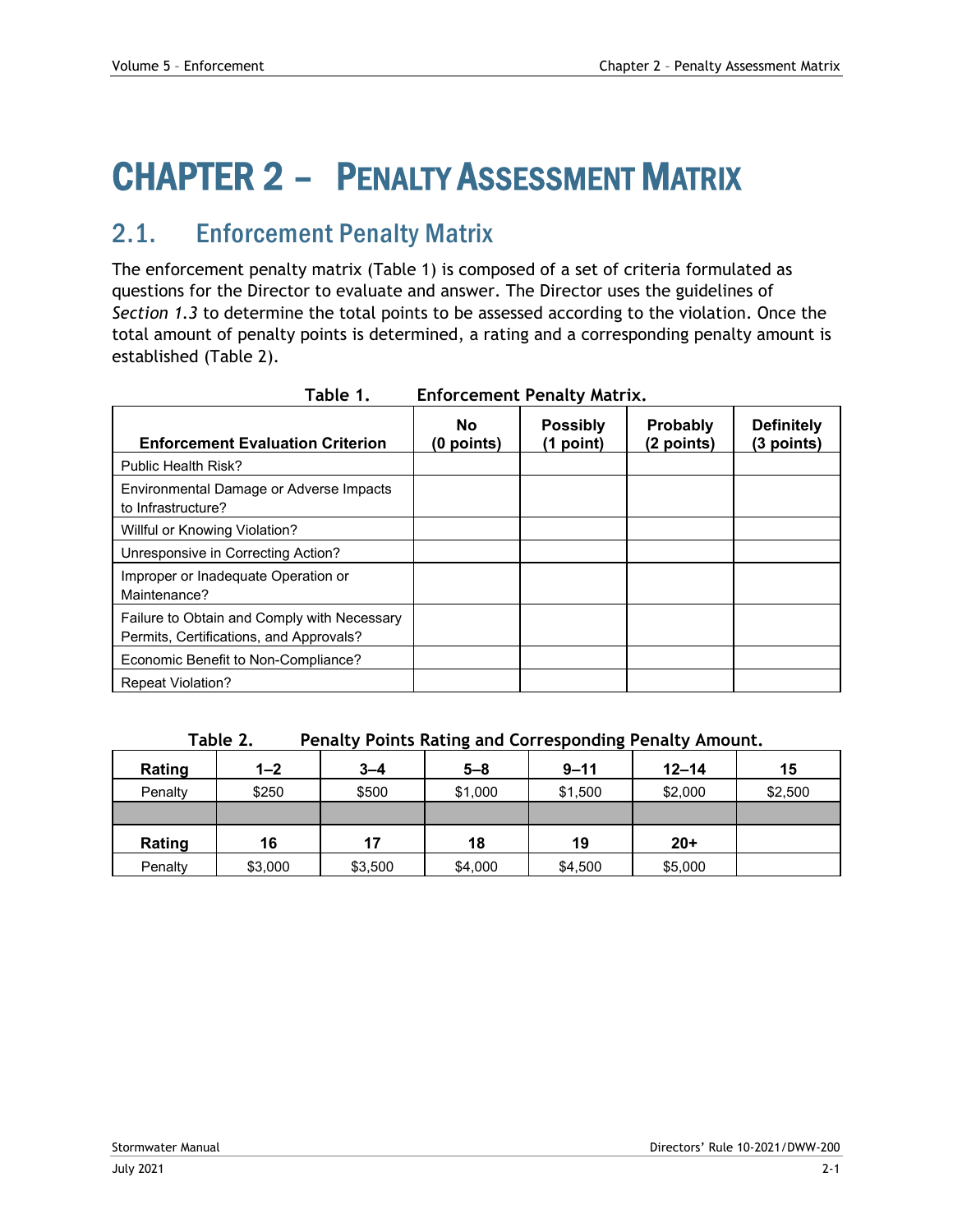### <span id="page-7-0"></span>2.2. Application of Penalty Criteria

The framework below provides guidance on how to rate each criterion of the enforcement penalty matrix. The civil penalty is determined by the total score of the matrix.

- 1. Did the violation pose a public health risk<sup>1</sup>?
	- a. Answer "no" if there is no evidence to support a claim of public health risk or adverse health effects.
	- b. Answer "possibly" if evidence supports a claim of public health risk and there is a plausible connection between this violation and health effect.
	- c. Answer "probably" if evidence supports a claim of public health risk and there is a likely connection between this violation and health effect.
	- d. Answer "definitely" if there is direct evidence linking public health risk or adverse effects with the violation.
- 2. Did the violation result in environmental damage or adverse impacts to infrastructure<sup>2</sup>?
	- a. Answer "no" if there is no evidence to support a claim of environmental or infrastructure damage.
	- b. Answer "possibly" if environmental or infrastructure damage can be inferred from evidence or knowledge of the effects of the violation.
	- c. Answer "probably" if there is evidence to support a claim of environmental or infrastructure damage and there is a likely connection between the violation and the damage/impairment.
	- d. Answer "definitely" if there is direct evidence linking environmental or infrastructure damage with the violation.
- 3. Was the action a willful and knowing violation?
	- a. Answer "no" if the violator obviously did not know that the action or inaction constituted a violation.
	- b. Answer "possibly" if the violator should have known.
	- c. Answer "probably" if it is likely the violator knew.
	- d. Answer "definitely" if the violator clearly knew or was previously informed by inspectors.

<span id="page-7-1"></span><sup>1</sup> Risk involving the physical or social well-being of a community or environment.

<span id="page-7-2"></span> $<sup>2</sup>$  Results in damage to publicly owned infrastructure that contributes to its impairment.</sup>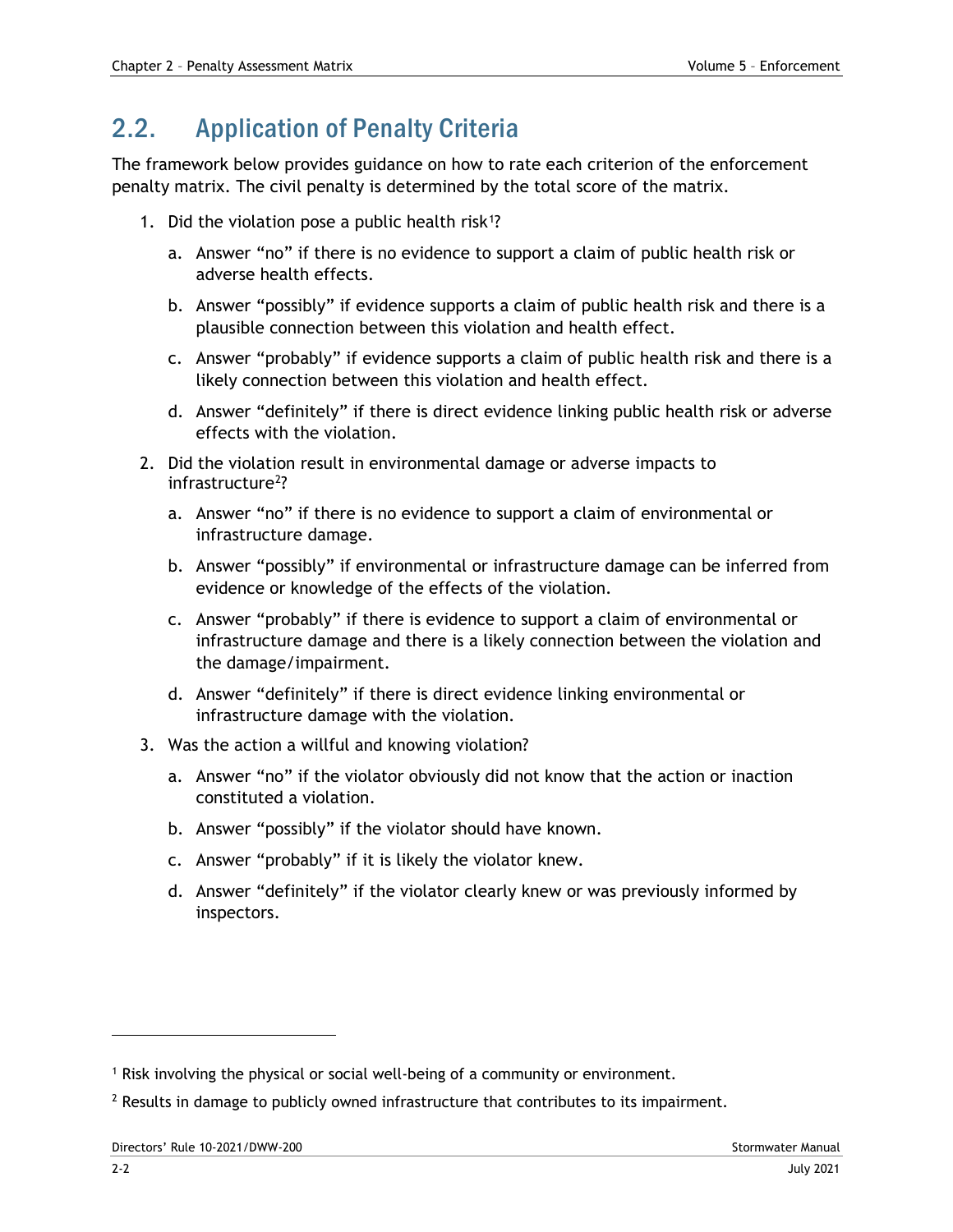- 4. Was the responsible party<sup>[3](#page-8-0)</sup> unresponsive in correcting the violation?
	- a. Answer "no" if the violation was corrected as soon as the responsible party learned of it.
	- b. Answer "possibly" if the violation was corrected in a less timely and cooperative fashion.
	- c. Answer "probably" if the responsible person made some attempt to correct the problem, but did not correct it.
	- d. Answer "definitely" if the responsible party made no attempt to correct the violation.
- 5. Was the violation a result of improper operation, inadequate maintenance, or inadequate implementation of a required plan that addresses stormwater management (e.g., O&M[4](#page-8-1) manual, DCP[5](#page-8-2), SWPPP[6,](#page-8-3) or TESC[7](#page-8-4) plan)?
	- a. Answer "no" if the violation was not the result of improper operation or inadequate maintenance.
	- b. Answer "possibly" if the facility has an O&M manual, DCP, SWPPP, or TESC plan, but it is out of date or inadequate.
	- c. Answer "probably" if there is no O&M manual, DCP, SWPPP, or TESC plan and the violation would have been less severe if the plan were developed and followed.
	- d. Answer "definitely" if the facility has no O&M manual, DCP, SWPPP, or TESC plan or did not follow its plan AND the violation was clearly the result of improper operation or maintenance.
- 6. Did the responsible party fail to obtain and comply with relevant permits, certifications, and approvals that require or would have required the responsible party to manage stormwater in a manner that could have prevented or mitigated the Code violation?
	- a. Answer "no" if the paperwork was complete and appropriate for the job or task that caused the violation.
	- b. Answer "possibly" if the responsible party obtained and received approval for some but not all of the required permit(s).

- <span id="page-8-1"></span><sup>4</sup> Operations and maintenance
- <span id="page-8-2"></span><sup>5</sup> Drainage Control Plan
- <span id="page-8-3"></span><sup>6</sup> Stormwater Pollution Prevention Plan
- <span id="page-8-4"></span><sup>7</sup> Temporary Erosion and Sediment Control

<span id="page-8-0"></span><sup>3</sup> Owners, operators, and occupants of property, and any person causing or contributing to a violation of the City Code are considered a "responsible party" for purposes of a Code violation (SMC, Section 22.801.190).